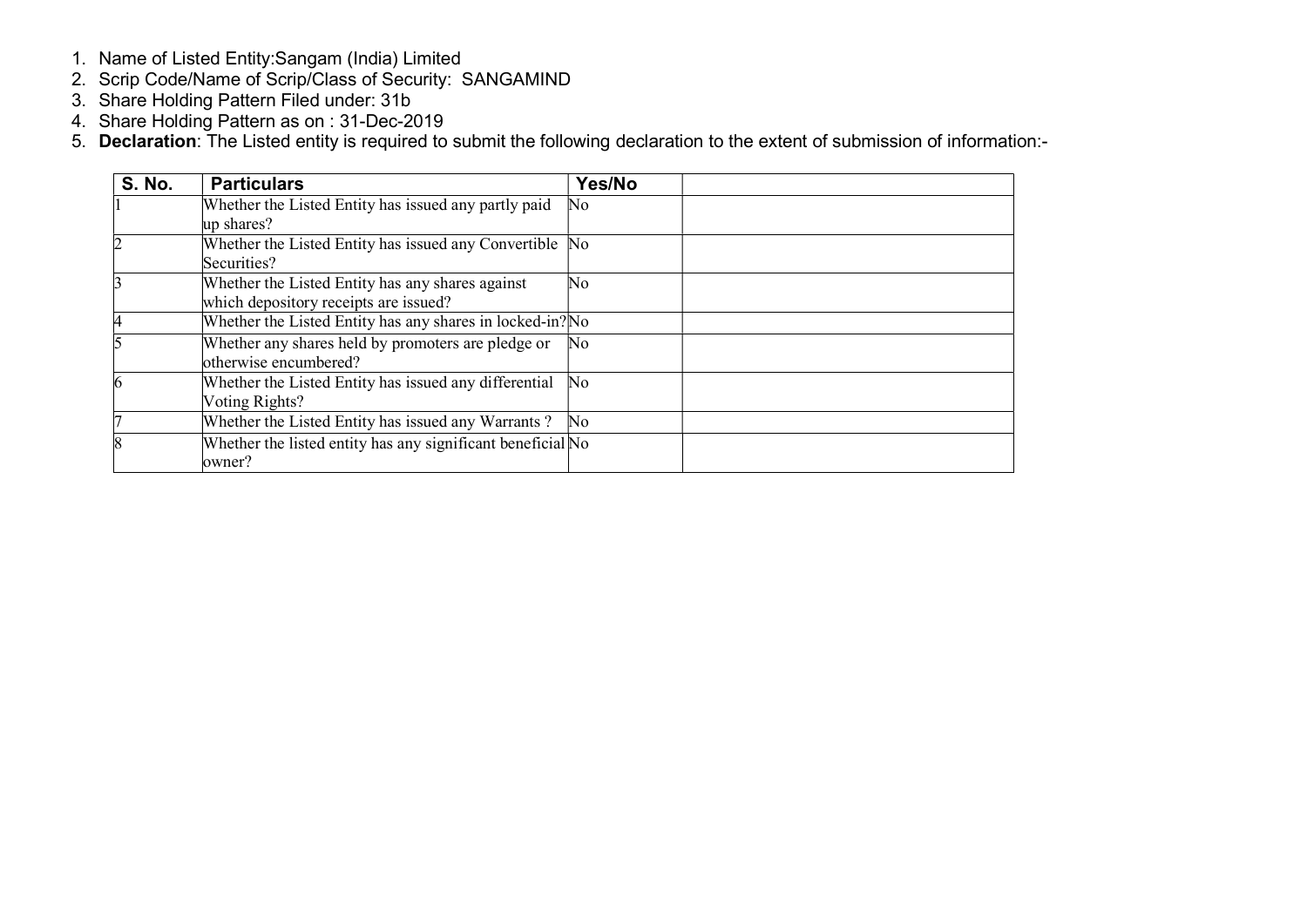## Table I - Summary Statement holding of specified securities

| Catego<br>ry<br>(1) | Category of<br>shareholder<br>(II) | Nos. of<br>shareh<br>olders<br>(III) | No. of<br>fully paid<br>up equity<br>shares<br>held<br>(IV) | No.<br>of<br>Partly<br>paid-<br>up<br>equity<br>shares<br>held<br>(V) | No. of<br>shares<br>underlyin<br><b>Depository</b><br>(VI) | <b>Total</b><br>nos.<br>shares<br>held<br>$(VII) =$<br>$(IV)+(V)+$<br>(VI) | <b>Sharehol</b><br>ding<br>as<br>a %<br>of<br>total no.<br>of shares<br>(calculated<br>as<br>per<br>(VIII) |                              |                                  | <b>Number of Voting Rights held in</b><br>each class of securities<br>(IX) |                         | No. of<br><b>Shares</b><br><b>Underlying</b><br><b>Outstanding</b><br>convertible<br>securities<br>(including<br><b>Warrants</b> ) | Shareholding,<br>as a % assuming<br>full conversion<br>of convertible<br>securities (as a<br>percentage of<br>diluted share<br>capital) | <b>Number of</b><br>Locked in<br>shares<br>(XII) |                                           |            | <b>Number of</b><br><b>Shares</b><br>pledged or<br>otherwise<br>encumbered<br>(XIII) | <b>Number of</b><br>equity<br>shares held<br>in<br>dematerializ<br>ed form |
|---------------------|------------------------------------|--------------------------------------|-------------------------------------------------------------|-----------------------------------------------------------------------|------------------------------------------------------------|----------------------------------------------------------------------------|------------------------------------------------------------------------------------------------------------|------------------------------|----------------------------------|----------------------------------------------------------------------------|-------------------------|------------------------------------------------------------------------------------------------------------------------------------|-----------------------------------------------------------------------------------------------------------------------------------------|--------------------------------------------------|-------------------------------------------|------------|--------------------------------------------------------------------------------------|----------------------------------------------------------------------------|
|                     |                                    |                                      |                                                             |                                                                       |                                                            |                                                                            | $\overline{Asa\%}$                                                                                         | <b>No of Voting Rights</b>   |                                  |                                                                            | Total<br>as a           |                                                                                                                                    |                                                                                                                                         | No.                                              | As a<br>$%$ of                            | No.<br>(a) | As a<br>$%$ of                                                                       | (XIV)                                                                      |
|                     |                                    |                                      |                                                             |                                                                       |                                                            |                                                                            | $(A+B+C)$<br>2)                                                                                            | Clas <sub>s</sub><br>eg: $X$ | <b>CI</b><br>as<br>s<br>eg<br>:v | Tot al                                                                     | $%$ of<br>$(A+B+$<br>C) | $\overline{\mathbf{x}}$                                                                                                            | $(XI) = (VII)+(X)$<br>As a % of<br>$(A+B+C2)$                                                                                           | (a)                                              | total<br><b>Shar</b><br>es<br>held<br>(b) |            | total<br><b>Share</b><br>s held<br>(b)                                               |                                                                            |
| A                   | Promoter &<br>Promoter Group       | 23                                   | 21682401                                                    | 0                                                                     | $\Omega$                                                   | 21682401                                                                   | 55                                                                                                         | 21682401                     | $\theta$                         | 21682401                                                                   | 55                      | $\theta$                                                                                                                           | 55                                                                                                                                      |                                                  |                                           |            | $\theta$                                                                             | 21682401                                                                   |
| B                   | Public                             | 7544                                 | 17739158                                                    | 0                                                                     | $\Omega$                                                   | 17739158                                                                   | 45                                                                                                         | 17739158                     | $\theta$                         | 17739158                                                                   | 45                      | $\Omega$                                                                                                                           | 45                                                                                                                                      | $\Omega$                                         |                                           |            |                                                                                      | 17614119                                                                   |
| C.                  | Non Promoter-<br>Non Public        | $\Omega$                             | $\theta$                                                    | 0                                                                     | $\Omega$                                                   |                                                                            |                                                                                                            | $\theta$                     | $\theta$                         | $\Omega$                                                                   | $\Omega$                | $\theta$                                                                                                                           |                                                                                                                                         |                                                  | $\Omega$                                  |            |                                                                                      | $\theta$                                                                   |
| $\overline{C}1$     | Shares<br>underlying DRs           | $\theta$                             | $\theta$                                                    | $^{(1)}$                                                              | $\Omega$                                                   |                                                                            |                                                                                                            | $\theta$                     | $\theta$                         | $\theta$                                                                   | $\Omega$                | $\theta$                                                                                                                           |                                                                                                                                         |                                                  |                                           |            |                                                                                      | $\mathbf{0}$                                                               |
| $\overline{C2}$     | Shares held by<br>Employee Trusts  | $\theta$                             | $\theta$                                                    | 0                                                                     | $\theta$                                                   | $\Omega$                                                                   | $\Omega$                                                                                                   | $\theta$                     | $\mathbf{0}$                     | $\theta$                                                                   | 0                       | $\theta$                                                                                                                           | $\theta$                                                                                                                                |                                                  | $\Omega$                                  |            |                                                                                      | $\mathbf{0}$                                                               |
|                     | Total                              | 7567                                 | 39421559                                                    |                                                                       | $\Omega$                                                   | 39421559                                                                   | 100                                                                                                        | 39421559                     | $\Omega$                         | 39421559                                                                   | 100                     | $\Omega$                                                                                                                           | 100                                                                                                                                     |                                                  |                                           | $\Omega$   | $\theta$                                                                             | 39296520                                                                   |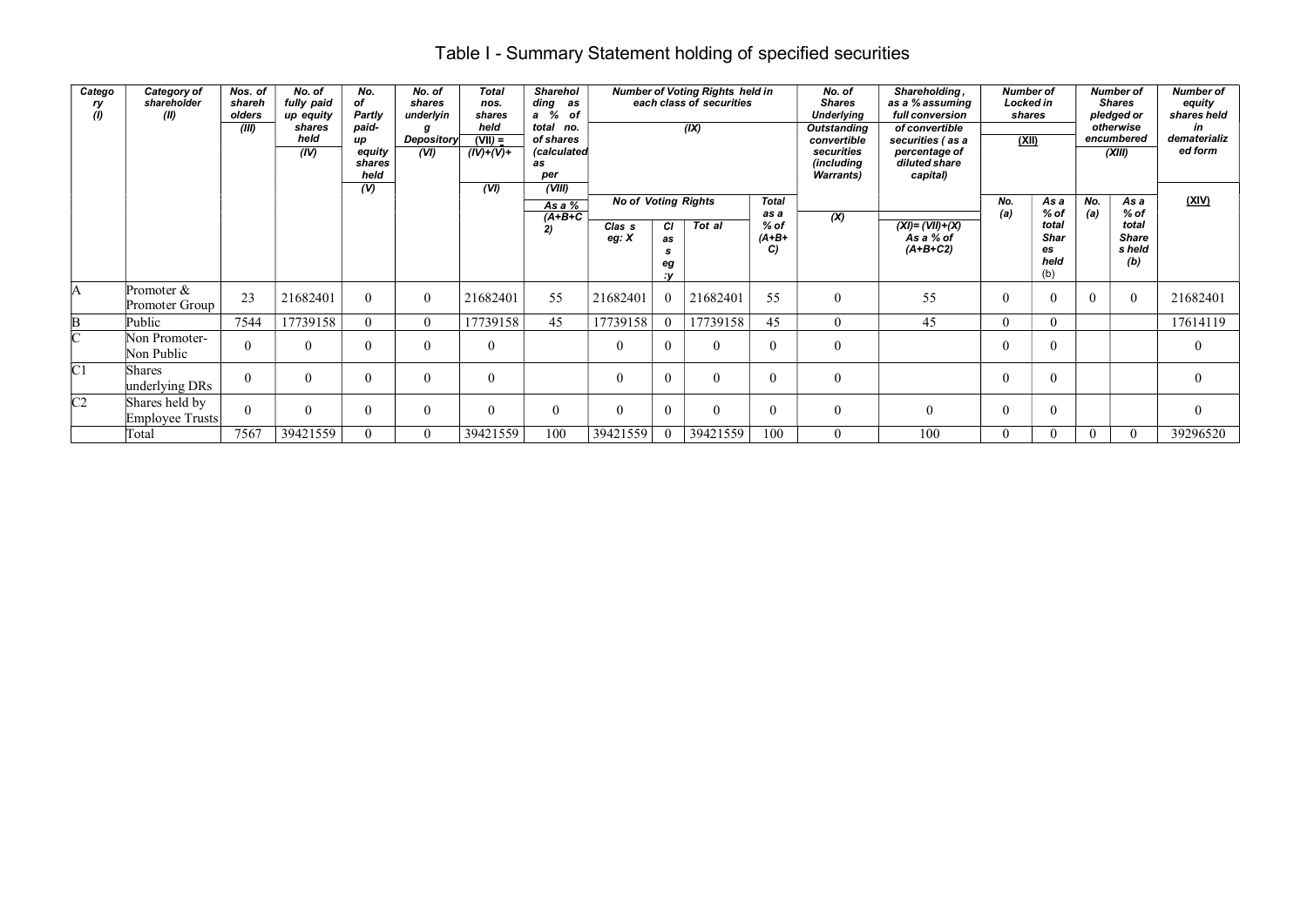|              | <b>Category &amp; Name</b><br>of the<br>Shareholders<br>$\overline{(\theta)}$ | PAN<br>(II)                | No. of<br>shareh<br>older<br>(III) | No. of<br>fullv<br>paid<br>иp<br>equity<br>share<br>s held | Partl<br>y<br>paid-<br>иp<br>equi<br>ty<br>shar<br>es<br>held<br>$\overline{v}$ | Nos. of<br>shares<br>underlying<br><b>Depository</b><br>Receipts<br>(VI) | <b>Total</b><br>nos.<br>shares<br>held<br>$(VII =$<br>$IV+V+VI$ | Sharehol<br>ding %<br>calculat<br>e<br>d as per<br>SCRR,<br>1957<br>As a %<br>of |                                                                |                   | <b>Number of Voting Rights held in</b><br>each class of securities<br>(IX) |                                                        | No. of<br><b>Shares</b><br><b>Underlying</b><br><b>Outstanding</b><br>convertible<br>securities<br>(including<br><b>Warrants</b> ) | <b>Shareholdin</b><br>$g$ , as a $%$<br>assuming<br>full<br>conversion<br>of<br>convertible<br>securities (<br>as a<br>percentage | Number of<br><b>Locked in</b><br>shares | (XII)                                       |                | Number of<br><b>Shares</b><br>pledged or<br>otherwise<br>encumbered<br>$\alpha$ iin | <b>Number of</b><br>equity<br>shares held<br>in<br>dematerializ<br>ed form |
|--------------|-------------------------------------------------------------------------------|----------------------------|------------------------------------|------------------------------------------------------------|---------------------------------------------------------------------------------|--------------------------------------------------------------------------|-----------------------------------------------------------------|----------------------------------------------------------------------------------|----------------------------------------------------------------|-------------------|----------------------------------------------------------------------------|--------------------------------------------------------|------------------------------------------------------------------------------------------------------------------------------------|-----------------------------------------------------------------------------------------------------------------------------------|-----------------------------------------|---------------------------------------------|----------------|-------------------------------------------------------------------------------------|----------------------------------------------------------------------------|
|              |                                                                               |                            |                                    | (IV)                                                       |                                                                                 |                                                                          |                                                                 | $(A+B+C2)$<br>(WIII)                                                             | <b>No of Voting Rights</b><br><b>Class</b><br>$\boldsymbol{x}$ | <b>Class</b><br>Y | Tot al                                                                     | Total as<br>a % of<br>Total<br><b>Voting</b><br>rights | (x)                                                                                                                                | of diluted<br>share<br>capital)<br>$(XI) =$<br>(VII)+(X) as a                                                                     | No.<br>(a)                              | As a<br>% of<br>total<br>Shar<br>es<br>held | No.<br>(a)     | As a<br>$%$ of<br>total<br>share<br>s held                                          | (XIV)                                                                      |
|              |                                                                               |                            |                                    |                                                            |                                                                                 |                                                                          |                                                                 |                                                                                  |                                                                |                   |                                                                            |                                                        |                                                                                                                                    | % of<br>$A+B+C2$                                                                                                                  |                                         | (b)                                         |                | (b)                                                                                 |                                                                            |
|              | Indian                                                                        |                            | $\Omega$                           | $\theta$                                                   | $\theta$                                                                        | $\Omega$                                                                 | $\mathbf{0}$                                                    | $\theta$                                                                         | $\theta$                                                       | $\Omega$          | $\theta$                                                                   | $\theta$                                               | $\overline{0}$                                                                                                                     | $\theta$                                                                                                                          | $\theta$                                | $\overline{0}$                              | $\overline{0}$ | $\mathbf{0}$                                                                        | $\theta$                                                                   |
| a            | Individuals/Hindu<br>undivided Family                                         |                            | 10                                 | 4234433                                                    | $\overline{0}$                                                                  | $\overline{0}$                                                           | 4234433                                                         | 10.74                                                                            | 4234433                                                        | $\mathbf{0}$      | 4234433                                                                    | 10.74                                                  | $\mathbf{0}$                                                                                                                       | 10.74                                                                                                                             | $\theta$                                | $\theta$                                    | $\overline{0}$ | $\theta$                                                                            | 4234433                                                                    |
|              | <b>BADARI LAL</b><br>RAMPAL SONI<br><b>HUF</b>                                | AAAHB5<br>191 <sub>B</sub> | 1                                  | 128268                                                     | $\mathbf{0}$                                                                    | $\overline{0}$                                                           | 128268                                                          | 0.33                                                                             | 128268                                                         | $\mathbf{0}$      | 128268                                                                     | 0.33                                                   | $\mathbf{0}$                                                                                                                       | 0.33                                                                                                                              | $\overline{0}$                          | $\mathbf{0}$                                | $\overline{0}$ | $\mathbf{0}$                                                                        | 128268                                                                     |
|              | <b>RAM PAL SONI</b>                                                           | AAAHR9<br>287A             | 1                                  | 248300                                                     | $\theta$                                                                        | $\Omega$                                                                 | 248300                                                          | 0.63                                                                             | 248300                                                         | $\Omega$          | 248300                                                                     | 0.63                                                   | $\overline{0}$                                                                                                                     | 0.63                                                                                                                              | $\theta$                                | $\theta$                                    | $\theta$       | $\theta$                                                                            | 248300                                                                     |
|              | ANJANA SONI<br><b>THAKUR</b>                                                  | ABYPS41<br>54N             | $\mathbf{1}$                       | 3750                                                       | $\overline{0}$                                                                  | $\overline{0}$                                                           | 3750                                                            | 0.01                                                                             | 3750                                                           | $\overline{0}$    | 3750                                                                       | 0.01                                                   | $\boldsymbol{0}$                                                                                                                   | 0.01                                                                                                                              | $\mathbf{0}$                            | $\mathbf{0}$                                | $\mathbf{0}$   | $\mathbf{0}$                                                                        | 3750                                                                       |
|              | <b>RADHADEVI SONI</b>                                                         | ABYPS41<br>55P             | 1                                  | 377761                                                     | $\overline{0}$                                                                  | $\overline{0}$                                                           | 377761                                                          | 0.96                                                                             | 377761                                                         | $\overline{0}$    | 377761                                                                     | 0.96                                                   | $\mathbf{0}$                                                                                                                       | 0.96                                                                                                                              | $\theta$                                | $\theta$                                    | $\theta$       | $\mathbf{0}$                                                                        | 377761                                                                     |
|              | MAMTA MODANI                                                                  | AIVPM40<br><b>88P</b>      | $\overline{1}$                     | 105404                                                     | $\mathbf{0}$                                                                    | $\mathbf{0}$                                                             | 105404                                                          | 0.27                                                                             | 105404                                                         | $\overline{0}$    | 105404                                                                     | 0.27                                                   | $\boldsymbol{0}$                                                                                                                   | 0.27                                                                                                                              | $\overline{0}$                          | $\theta$                                    | $\mathbf{0}$   | $\mathbf{0}$                                                                        | 105404                                                                     |
|              | <b>ARCHANA</b><br><b>SODANI</b>                                               | ANTPS56<br>96L             | $\mathbf{1}$                       | 60774                                                      | $\overline{0}$                                                                  | $\overline{0}$                                                           | 60774                                                           | 0.15                                                                             | 60774                                                          | $\Omega$          | 60774                                                                      | 0.15                                                   | $\boldsymbol{0}$                                                                                                                   | 0.15                                                                                                                              | $\theta$                                | $\theta$                                    | $\theta$       | $\mathbf{0}$                                                                        | 60774                                                                      |
|              | <b>ANTIMA SONI</b>                                                            | ARAPS04<br>43C             | $\overline{1}$                     | 46050                                                      | $\theta$                                                                        | $\Omega$                                                                 | 46050                                                           | 0.12                                                                             | 46050                                                          | $\overline{0}$    | 46050                                                                      | 0.12                                                   | $\boldsymbol{0}$                                                                                                                   | 0.12                                                                                                                              | $\theta$                                | $\theta$                                    | $\overline{0}$ | $\mathbf{0}$                                                                        | 46050                                                                      |
|              | <b>ANURAG SONI</b>                                                            | BETPS92<br>42G             |                                    | 2710397                                                    | $\theta$                                                                        | $\overline{0}$                                                           | 2710397                                                         | 6.88                                                                             | 2710397                                                        | $\overline{0}$    | 2710397                                                                    | 6.88                                                   | $\mathbf{0}$                                                                                                                       | 6.88                                                                                                                              | $\overline{0}$                          | $\theta$                                    | $\overline{0}$ | $\mathbf{0}$                                                                        | 2710397                                                                    |
|              | <b>RAM PAL SONI</b>                                                           | ACEPS76<br>28E             | 1                                  | 453950                                                     | $\overline{0}$                                                                  | $\overline{0}$                                                           | 453950                                                          | 1.15                                                                             | 453950                                                         | $\overline{0}$    | 453950                                                                     | 1.15                                                   | $\boldsymbol{0}$                                                                                                                   | 1.15                                                                                                                              | $\theta$                                | $\theta$                                    | $\overline{0}$ | $\mathbf{0}$                                                                        | 453950                                                                     |
|              | <b>SHRI NIWAS</b><br><b>MODANI</b>                                            | AEEPM77<br>08P             | $\overline{1}$                     | 99779                                                      | $\theta$                                                                        | $\Omega$                                                                 | 99779                                                           | 0.25                                                                             | 99779                                                          | $\Omega$          | 99779                                                                      | 0.25                                                   | $\mathbf{0}$                                                                                                                       | 0.25                                                                                                                              | $\theta$                                | $\theta$                                    | $\theta$       | $\theta$                                                                            | 99779                                                                      |
| b            | Central Government/<br>State Government(s)                                    |                            | $\Omega$                           | $\theta$                                                   | $\theta$                                                                        | $\theta$                                                                 | $\boldsymbol{0}$                                                | $\theta$                                                                         | $\theta$                                                       | $\theta$          | $\theta$                                                                   | $\theta$                                               | $\overline{0}$                                                                                                                     | $\overline{0}$                                                                                                                    | $\theta$                                | $\theta$                                    | $\theta$       | $\theta$                                                                            | $\overline{0}$                                                             |
| $\mathbf{c}$ | Financial<br><b>Institutions/Banks</b>                                        |                            | $\overline{0}$                     | $\overline{0}$                                             | $\mathbf{0}$                                                                    | $\overline{0}$                                                           | $\mathbf{0}$                                                    | $\overline{0}$                                                                   | $\theta$                                                       | $\theta$          | $\theta$                                                                   | $\mathbf{0}$                                           | $\overline{0}$                                                                                                                     | $\overline{0}$                                                                                                                    | $\overline{0}$                          | $\Omega$                                    | $\overline{0}$ | $\mathbf{0}$                                                                        | $\mathbf{0}$                                                               |
| d            | Any Other (specify)                                                           |                            | 13                                 | 17447968                                                   | $\mathbf{0}$                                                                    | $\overline{0}$                                                           | 17447968                                                        | 44.26                                                                            | 17447968                                                       | $\overline{0}$    | 17447968                                                                   | 44.26                                                  | $\overline{0}$                                                                                                                     | 44.26                                                                                                                             | $\overline{0}$                          | $\mathbf{0}$                                | $\mathbf{0}$   | $\mathbf{0}$                                                                        | 17447968                                                                   |
|              | <b>Bodies Corporate</b>                                                       |                            | 13                                 | 17447968                                                   | $\overline{0}$                                                                  | $\overline{0}$                                                           | 17447968                                                        | 44.26                                                                            | 17447968                                                       | $\overline{0}$    | 17447968                                                                   | 44.26                                                  | $\mathbf{0}$                                                                                                                       | 44.26                                                                                                                             | $\overline{0}$                          | $\mathbf{0}$                                | $\mathbf{0}$   | $\mathbf{0}$                                                                        | 17447968                                                                   |
|              | <b>FINWORTH</b><br><b>INVESTMENT</b><br>PVT LTD                               | AAACF23<br>56F             | -1                                 | 475260                                                     | $\theta$                                                                        | $\Omega$                                                                 | 475260                                                          | 1.21                                                                             | 475260                                                         | $\theta$          | 475260                                                                     | 1.21                                                   | $\mathbf{0}$                                                                                                                       | 1.21                                                                                                                              | $\theta$                                | $\Omega$                                    | $\theta$       | $\theta$                                                                            | 475260                                                                     |

## Table II - Statement showing shareholding pattern of the Promoter and Promoter Group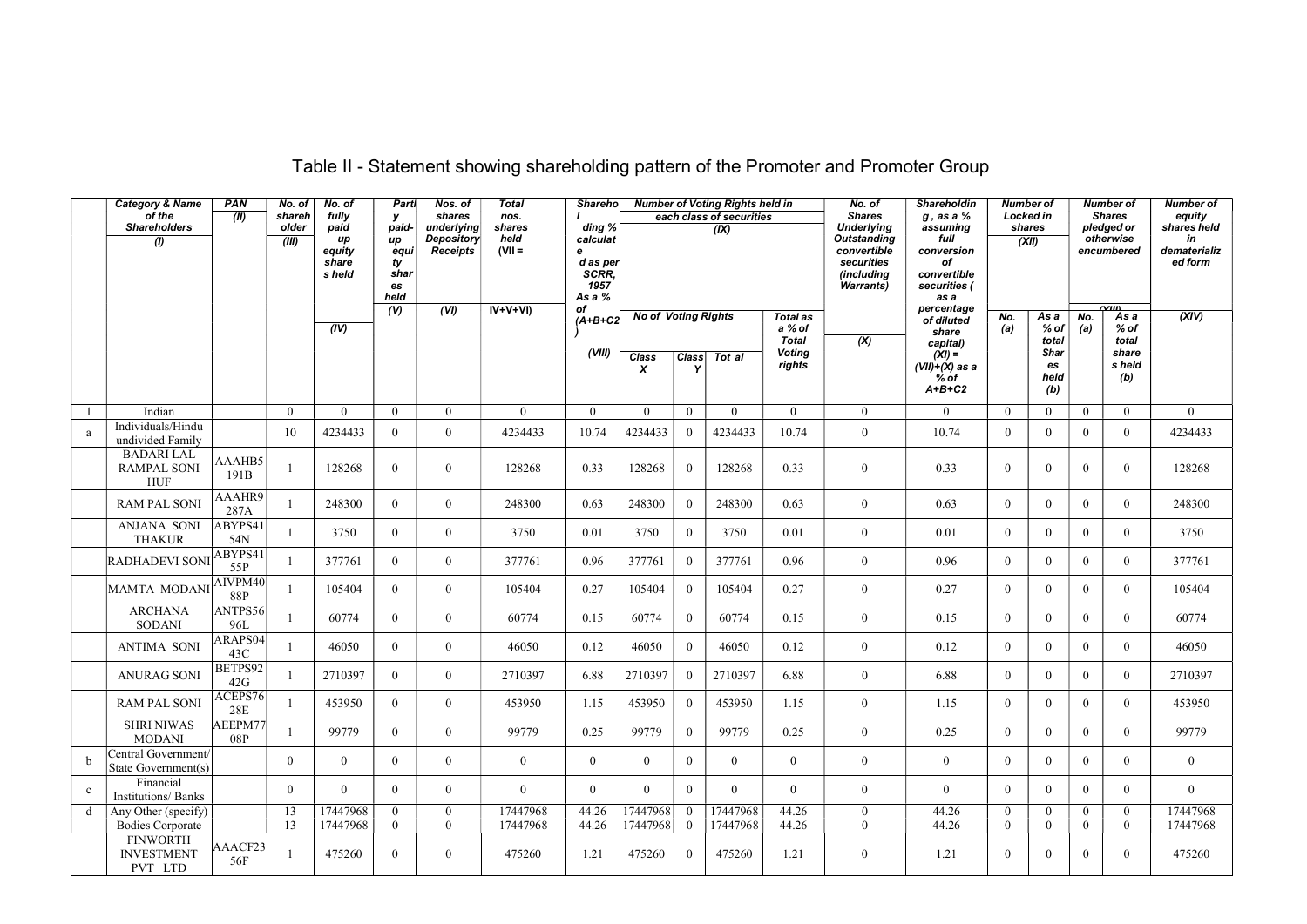|              | <b>HAWAMAHAL</b><br>FINANCE PVT<br><b>LTD</b>                                         | AAACH5<br>924M        | 1              | 2335500          | $\overline{0}$ | $\overline{0}$ | 2335500      | 5.92           | 2335500        | $\overline{0}$ | 2335500      | 5.92           | $\overline{0}$ | 5.92           | $\overline{0}$ | $\theta$       | $\overline{0}$ | $\Omega$         | 2335500          |
|--------------|---------------------------------------------------------------------------------------|-----------------------|----------------|------------------|----------------|----------------|--------------|----------------|----------------|----------------|--------------|----------------|----------------|----------------|----------------|----------------|----------------|------------------|------------------|
|              | NECCO SHIPPING<br><b>COMPANY</b><br>PRIVATE LTD                                       | <b>AAACN0</b><br>310M | $\mathbf{1}$   | 282450           | $\theta$       | $\mathbf{0}$   | 282450       | 0.72           | 282450         | $\theta$       | 282450       | 0.72           | $\mathbf{0}$   | 0.72           | $\theta$       | $\Omega$       | $\theta$       | $\theta$         | 282450           |
|              | <b>NIKITA CREDITS</b><br><b>PVT LTD</b>                                               | <b>AAACN0</b><br>356R | $\mathbf{1}$   | 358200           | $\theta$       | $\overline{0}$ | 358200       | 0.91           | 358200         | $\theta$       | 358200       | 0.91           | $\overline{0}$ | 0.91           | $\theta$       | $\Omega$       | $\theta$       | $\theta$         | 358200           |
|              | NEELGAGAN<br>COMMERCIAL<br><b>COMPANY LTD</b>                                         | AAACN1<br>950D        | $\mathbf{1}$   | 1400000          | $\overline{0}$ | $\mathbf{0}$   | 1400000      | 3.55           | 1400000        | $\overline{0}$ | 1400000      | 3.55           | $\overline{0}$ | 3.55           | $\overline{0}$ | $\Omega$       | $\overline{0}$ | $\Omega$         | 1400000          |
|              | <b>SCORPIO</b><br><b>CREDITS PVT</b><br><b>LTD</b>                                    | AAACS40<br>60K        | $\overline{1}$ | 536255           | $\overline{0}$ | $\mathbf{0}$   | 536255       | 1.36           | 536255         | $\theta$       | 536255       | 1.36           | $\mathbf{0}$   | 1.36           | $\mathbf{0}$   | $\Omega$       | $\theta$       | $\theta$         | 536255           |
|              | SARVODAYA<br><b>HOLDINGS</b><br>PRIVATE LIMITED                                       | AAACS83<br>03F        | 1              | 1127771          | $\overline{0}$ | $\mathbf{0}$   | 1127771      | 2.86           | 1127771        | $\bf{0}$       | 1127771      | 2.86           | $\mathbf{0}$   | 2.86           | $\overline{0}$ | $\Omega$       | $\overline{0}$ | $\mathbf{0}$     | 1127771          |
|              | <b>SANGAM</b><br><b>GRANITE</b><br>PRIVATE LTD                                        | AACCS00<br>56P        | $\mathbf{1}$   | 120815           | $\theta$       | $\mathbf{0}$   | 120815       | 0.31           | 120815         | $\Omega$       | 120815       | 0.31           | $\mathbf{0}$   | 0.31           | $\overline{0}$ | $\Omega$       | $\mathbf{0}$   | $\overline{0}$   | 120815           |
|              | SANGAM FINCAP AACCS00<br><b>LIMITED</b>                                               | 57N                   | $\overline{1}$ | 2216145          | $\overline{0}$ | $\overline{0}$ | 2216145      | 5.62           | 2216145        | $\theta$       | 2216145      | 5.62           | $\overline{0}$ | 5.62           | $\mathbf{0}$   | $\Omega$       | $\overline{0}$ | $\theta$         | 2216145          |
|              | <b>SAHYOG</b><br><b>FINANCE</b><br><b>LIMITED</b>                                     | AACCS00<br>58D        | 1              | 232750           | $\overline{0}$ | $\mathbf{0}$   | 232750       | 0.59           | 232750         | $\overline{0}$ | 232750       | 0.59           | $\overline{0}$ | 0.59           | $\mathbf{0}$   | $\Omega$       | $\overline{0}$ | $\mathbf{0}$     | 232750           |
|              | SANGAM SUITING AACCS23<br><b>PVT LTD</b>                                              | 98L                   | $\overline{1}$ | 263670           | $\mathbf{0}$   | $\mathbf{0}$   | 263670       | 0.67           | 263670         | $\theta$       | 263670       | 0.67           | $\mathbf{0}$   | 0.67           | $\mathbf{0}$   | $\Omega$       | $\mathbf{0}$   | $\Omega$         | 263670           |
|              | <b>PARK VIEW</b><br>INVESTMENT PVT AADCP03<br><b>LTD</b>                              |                       | $\mathbf{1}$   | 226065           | $\overline{0}$ | $\mathbf{0}$   | 226065       | 0.57           | 226065         | $\theta$       | 226065       | 0.57           | $\mathbf{0}$   | 0.57           | $\mathbf{0}$   | $\Omega$       | $\overline{0}$ | $\mathbf{0}$     | 226065           |
|              | <b>SANGAM E COM AAHCS45</b><br><b>LIMITED</b>                                         | 51N                   | $\mathbf{1}$   | 7873087          | $\overline{0}$ | $\mathbf{0}$   | 7873087      | 19.97          | 7873087        | $\overline{0}$ | 7873087      | 19.97          | $\mathbf{0}$   | 19.97          | $\mathbf{0}$   | $\mathbf{0}$   | $\mathbf{0}$   | $\mathbf{0}$     | 7873087          |
|              | <b>SANGAM</b><br><b>BUSINESS CREDIT</b><br><b>LTD</b>                                 | AAACS83<br>02E        | $\theta$       | $\theta$         | $\theta$       | $\mathbf{0}$   | $\mathbf{0}$ | $\theta$       | $\theta$       | $\theta$       | $\theta$     | $\overline{0}$ | $\overline{0}$ | $\overline{0}$ | $\overline{0}$ | $\Omega$       | $\theta$       | $\Omega$         | $\overline{0}$   |
|              | <b>SANGAM</b><br><b>INFRATECH</b><br><b>LIMITED</b>                                   | AALCS23<br>58D        | $\theta$       | $\theta$         | $\overline{0}$ | $\mathbf{0}$   | $\mathbf{0}$ | $\mathbf{0}$   | $\overline{0}$ | $\theta$       | $\theta$     | $\overline{0}$ | $\mathbf{0}$   | $\mathbf{0}$   | $\mathbf{0}$   | $\Omega$       | $\overline{0}$ | $\mathbf{0}$     | $\mathbf{0}$     |
|              | Sub-Total $(A)(1)$                                                                    |                       | 23             | 21682401         | $\mathbf{0}$   | $\overline{0}$ | 21682401     | 55             | 21682401       | $\overline{0}$ | 21682401     | 55             | $\mathbf{0}$   | 55             | $\mathbf{0}$   | $\overline{0}$ | $\overline{0}$ | $\overline{0}$   | 21682401         |
| 2            | Foreign                                                                               |                       | $\mathbf{0}$   | $\mathbf{0}$     | $\overline{0}$ | $\mathbf{0}$   | $\mathbf{0}$ | $\mathbf{0}$   | $\theta$       | $\theta$       | $\mathbf{0}$ | $\overline{0}$ | $\overline{0}$ | $\overline{0}$ | $\overline{0}$ | $\overline{0}$ | $\overline{0}$ | $\overline{0}$   | $\mathbf{0}$     |
| a            | Individuals (Non-<br>Resident Individuals<br>Foreign Individuals)                     |                       | $\theta$       | $\Omega$         | $\theta$       | $\mathbf{0}$   | $\mathbf{0}$ | $\theta$       | $\theta$       | $\theta$       | $\theta$     | $\overline{0}$ | $\mathbf{0}$   | $\overline{0}$ | $\theta$       | $\Omega$       | $\theta$       | $\theta$         | $\overline{0}$   |
| $\mathbf b$  | Government                                                                            |                       | $\overline{0}$ | $\theta$         | $\theta$       | $\mathbf{0}$   | $\mathbf{0}$ | $\mathbf{0}$   | $\overline{0}$ | $\Omega$       | $\mathbf{0}$ | $\overline{0}$ | $\mathbf{0}$   | $\mathbf{0}$   | $\overline{0}$ | $\Omega$       | $\overline{0}$ | $\overline{0}$   | $\overline{0}$   |
| $\mathbf{c}$ | Institutions                                                                          |                       | $\mathbf{0}$   | $\mathbf{0}$     | $\overline{0}$ | $\overline{0}$ | $\mathbf{0}$ | $\mathbf{0}$   | $\Omega$       | $\overline{0}$ | $\mathbf{0}$ | $\overline{0}$ | $\overline{0}$ | $\overline{0}$ | $\overline{0}$ | $\theta$       | $\overline{0}$ | $\overline{0}$   | $\boldsymbol{0}$ |
| d            | Foreign Portfolio<br>Investor                                                         |                       | $\theta$       | $\theta$         | $\theta$       | $\mathbf{0}$   | $\mathbf{0}$ | $\theta$       | $\Omega$       | $\theta$       | $\mathbf{0}$ | $\overline{0}$ | $\overline{0}$ | $\overline{0}$ | $\mathbf{0}$   | $\Omega$       | $\theta$       | $\theta$         | $\mathbf{0}$     |
| e            | Any Other (specify)                                                                   |                       | $\mathbf{0}$   | $\boldsymbol{0}$ | $\mathbf{0}$   | $\mathbf{0}$   | $\mathbf{0}$ | $\mathbf{0}$   | $\mathbf{0}$   | $\overline{0}$ | $\bf{0}$     | $\overline{0}$ | $\mathbf{0}$   | $\mathbf{0}$   | $\mathbf{0}$   | $\mathbf{0}$   | $\mathbf{0}$   | $\boldsymbol{0}$ | $\mathbf{0}$     |
|              | Sub-Total $(A)(2)$                                                                    |                       | $\overline{0}$ | $\Omega$         | $\overline{0}$ | $\mathbf{0}$   | $\Omega$     | $\overline{0}$ | $\overline{0}$ | $\overline{0}$ | $\mathbf{0}$ | $\overline{0}$ | $\overline{0}$ | $\overline{0}$ | $\mathbf{0}$   | $\overline{0}$ | $\overline{0}$ | $\mathbf{0}$     | $\overline{0}$   |
|              | <b>Total Shareholding</b><br>of Promoter and<br>Promoter Group<br>$(A)=(A)(1)+(A)(2)$ |                       | 23             | 21682401         | $\overline{0}$ | $\mathbf{0}$   | 21682401     | 55             | 21682401       | $\theta$       | 21682401     | 55             | $\mathbf{0}$   | 55             | $\mathbf{0}$   | $\Omega$       | $\mathbf{0}$   | $\Omega$         | 21682401         |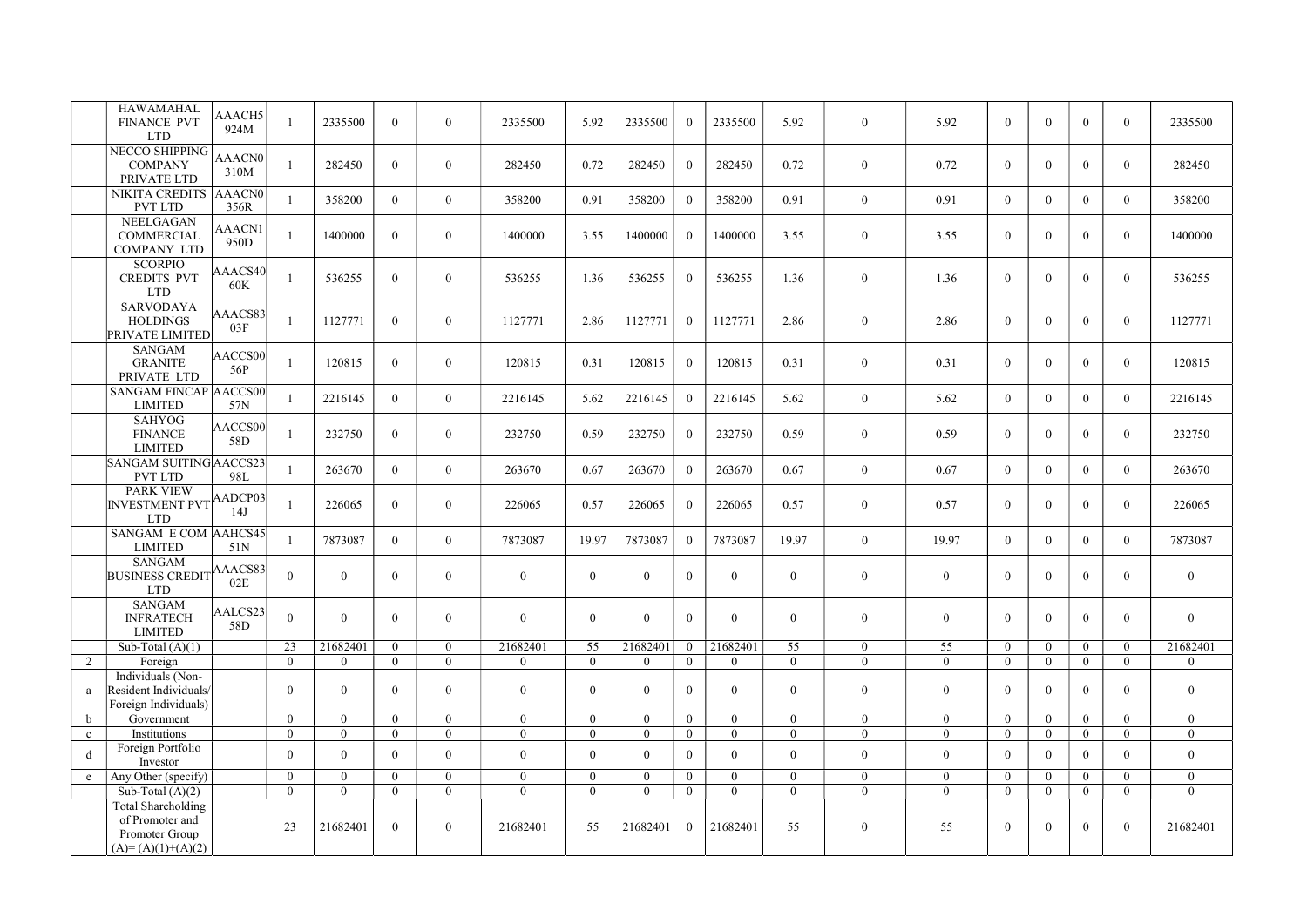## Table III - Statement showing shareholding pattern of the Public shareholder

| <b>Category &amp; Name</b><br>of the<br><b>Shareholders</b><br>(1)                          | PAN<br>(II)    | Nos. of<br>shareh<br>older<br>(III) | No. of<br>fully<br>paid up<br>equity<br>share s<br>held (IV) | Partl<br>у<br>paid-<br>иp<br>equit<br>у    | Nos. of<br>shares<br>underlying<br>Depository<br><b>Receipts</b><br>(VI) | <b>Total</b><br>nos.<br>shares<br>held<br>$VII =$<br>$IV+V+VI$ | <b>Sharehol</b><br>ding %<br>calculate d<br>as per<br><b>SCRR, 1957</b><br>As a % of |                                       |                      | Number of Voting Rights held in each<br>class of securities<br>(IX) |                                                            | No. of<br><b>Shares</b><br><b>Underlyi</b><br>ng<br>Outstand<br>ing | <b>Total</b><br>sharehol<br>$\dim g$ ,<br>as a %<br>assumin<br>g full |                                  | Number of<br><b>Locked in</b><br>shares<br>(XII) |                             | <b>Number of</b><br><b>Shares</b><br>pledged or<br>otherwise<br>encumbered<br>(XIII) | <b>Numb</b><br>er of<br>equity<br>shares<br>held<br>in |
|---------------------------------------------------------------------------------------------|----------------|-------------------------------------|--------------------------------------------------------------|--------------------------------------------|--------------------------------------------------------------------------|----------------------------------------------------------------|--------------------------------------------------------------------------------------|---------------------------------------|----------------------|---------------------------------------------------------------------|------------------------------------------------------------|---------------------------------------------------------------------|-----------------------------------------------------------------------|----------------------------------|--------------------------------------------------|-----------------------------|--------------------------------------------------------------------------------------|--------------------------------------------------------|
|                                                                                             |                |                                     |                                                              | share<br>$\mathbf{s}$<br>held<br>$($ v $)$ |                                                                          |                                                                | $(A+B+C2)$ VIII                                                                      | <b>No of Voting Rights</b><br>Class X | Class                | Tot al                                                              | <b>Total as</b><br>a % of<br><b>Total</b><br><b>Voting</b> | converti<br>ble<br>securitie<br>s.                                  | convers<br>ion of<br>converti<br>ble                                  | No.<br>(a)                       | As a<br>% of<br>total<br>Shar                    | No.<br>(No $t$<br>ap<br>pli | As a<br>% of<br>total<br>shar                                                        | demate<br>rializ<br>ed<br>form                         |
|                                                                                             |                |                                     |                                                              |                                            |                                                                          |                                                                |                                                                                      |                                       |                      |                                                                     | rights                                                     | (includin<br>g<br>Warrants<br>(x)                                   | securiti<br>es (as a<br>percent<br>age of<br>diluted                  |                                  | es<br>held<br>(b)                                | ca<br>ble<br>(a)            | e s<br>held<br>(Not<br>appli<br>$\mathbf{c}$                                         | (XIV)                                                  |
| Institutions                                                                                |                | $\mathbf{0}$                        | $\mathbf{0}$                                                 | $\bf{0}$                                   | $\overline{0}$                                                           | $\mathbf{0}$                                                   | $\bf{0}$                                                                             | $\mathbf{0}$                          | $\bf{0}$             | $\mathbf{0}$                                                        | $\bf{0}$                                                   | $\overline{0}$                                                      | $\overline{0}$                                                        | $\mathbf{0}$                     | $\overline{0}$                                   |                             |                                                                                      | $\mathbf{0}$                                           |
| Mutual Funds/                                                                               |                | $\overline{0}$                      | $\overline{0}$                                               | $\overline{0}$                             | $\Omega$                                                                 | $\theta$                                                       | $\overline{0}$                                                                       | $\mathbf{0}$                          | $\mathbf{0}$         | $\mathbf{0}$                                                        | $\mathbf{0}$                                               | $\mathbf{0}$                                                        | $\overline{0}$                                                        | $\overline{0}$                   | $\overline{0}$                                   |                             |                                                                                      | $\overline{0}$                                         |
| Venture Capital<br>Funds                                                                    |                | $\overline{0}$                      | $\overline{0}$                                               | $\mathbf{0}$                               | $\mathbf{0}$                                                             | $\overline{0}$                                                 | $\mathbf{0}$                                                                         | $\mathbf{0}$                          | $\mathbf{0}$         | $\overline{0}$                                                      | $\overline{0}$                                             | $\overline{0}$                                                      | $\overline{0}$                                                        | $\overline{0}$                   | $\mathbf{0}$                                     |                             |                                                                                      | $\overline{0}$                                         |
| Alternate Investment<br>Funds                                                               |                | $\mathbf{0}$                        | $\mathbf{0}$                                                 | $\mathbf{0}$                               | $\mathbf{0}$                                                             | $\mathbf{0}$                                                   | $\bf{0}$                                                                             | $\mathbf{0}$                          | $\mathbf{0}$         | $\overline{0}$                                                      | $\mathbf{0}$                                               | $\overline{0}$                                                      | $\mathbf{0}$                                                          | $\mathbf{0}$                     | $\bf{0}$                                         |                             |                                                                                      | $\bf{0}$                                               |
| Foreign Venture<br>Capital Investors                                                        |                | $\mathbf{0}$                        | $\overline{0}$                                               | $\mathbf{0}$                               | $\mathbf{0}$                                                             | $\mathbf{0}$                                                   | $\bf{0}$                                                                             | $\mathbf{0}$                          | $\bf{0}$             | $\bf{0}$                                                            | $\mathbf{0}$                                               | $\mathbf{0}$                                                        | $\overline{0}$                                                        | $\overline{0}$                   | $\mathbf{0}$                                     |                             |                                                                                      | $\mathbf{0}$                                           |
| Foreign Portfolio<br>Investors<br>Financial                                                 |                | $\mathbf{0}$<br>$\overline{1}$      | $\mathbf{0}$<br>5407                                         | $\overline{0}$<br>$\overline{0}$           | $\overline{0}$<br>$\overline{0}$                                         | $\mathbf{0}$<br>5407                                           | $\bf{0}$<br>0.01                                                                     | $\bf{0}$<br>5407                      | $\bf{0}$<br>$\bf{0}$ | $\overline{0}$<br>5407                                              | $\mathbf{0}$<br>0.01                                       | $\mathbf{0}$<br>$\overline{0}$                                      | $\mathbf{0}$<br>0.01                                                  | $\overline{0}$<br>$\overline{0}$ | $\mathbf{0}$<br>$\mathbf{0}$                     |                             |                                                                                      | $\overline{0}$<br>5407                                 |
| Institutions/Banks<br><b>Insurance Companies</b>                                            |                | 2                                   | 1058461                                                      | $\mathbf{0}$                               | $\overline{0}$                                                           | 1058461                                                        | 2.68                                                                                 | 1058461                               | $\overline{0}$       | 1058461                                                             | 2.68                                                       | $\overline{0}$                                                      | 2.68                                                                  | $\overline{0}$                   | $\mathbf{0}$                                     |                             |                                                                                      | 1058461                                                |
| <b>GENERAL</b><br><b>INSURANCE</b><br><b>CORPORATION OF</b><br><b>INDIA</b>                 | AAACG<br>0615N | 1                                   | 627272                                                       | $\mathbf{0}$                               | $\theta$                                                                 | 627272                                                         | 1.59                                                                                 | 627272                                | $\overline{0}$       | 627272                                                              | 1.59                                                       | $\overline{0}$                                                      | 1.59                                                                  | $\overline{0}$                   | $\mathbf{0}$                                     |                             |                                                                                      | 627272                                                 |
| LIFE INSURANCE<br>CORPORATION OF 0582H<br><b>INDIA</b>                                      | AAACL          | $\overline{1}$                      | 431189                                                       | $\mathbf{0}$                               | $\theta$                                                                 | 431189                                                         | 1.09                                                                                 | 431189                                | $\overline{0}$       | 431189                                                              | 1.09                                                       | $\overline{0}$                                                      | 1.09                                                                  | $\mathbf{0}$                     | $\mathbf{0}$                                     |                             |                                                                                      | 431189                                                 |
| Provident Funds/<br>Pension Funds                                                           |                | $\mathbf{0}$                        | $\overline{0}$                                               | $\mathbf{0}$                               | $\mathbf{0}$                                                             | $\mathbf{0}$                                                   | $\bf{0}$                                                                             | $\mathbf{0}$                          | $\bf{0}$             | $\bf{0}$                                                            | $\mathbf{0}$                                               | $\overline{0}$                                                      | $\mathbf{0}$                                                          | $\mathbf{0}$                     | $\bf{0}$                                         |                             |                                                                                      | $\overline{0}$                                         |
| Any Other (specify)                                                                         |                | $\overline{0}$                      | $\overline{0}$                                               | $\overline{0}$                             | $\overline{0}$                                                           | $\mathbf{0}$                                                   | $\bf{0}$                                                                             | $\mathbf{0}$                          | $\bf{0}$             | $\overline{0}$                                                      | $\mathbf{0}$                                               | $\overline{0}$                                                      | $\overline{0}$                                                        | $\mathbf{0}$                     | $\mathbf{0}$                                     |                             |                                                                                      | $\overline{0}$                                         |
| Sub-Total $(B)(1)$                                                                          |                | $\overline{3}$                      | 1063868                                                      | $\theta$                                   | $\mathbf{0}$                                                             | 1063868                                                        | 2.7                                                                                  | 1063868                               | $\bf{0}$             | 1063868                                                             | 2.7                                                        | $\mathbf{0}$                                                        | 2.7                                                                   | $\boldsymbol{0}$                 | $\theta$                                         |                             |                                                                                      | 1063868                                                |
| Central Government/<br>State Government(s)<br>President of India                            |                | $\mathbf{0}$                        | $\mathbf{0}$                                                 | $\mathbf{0}$                               | $\mathbf{0}$                                                             | $\Omega$                                                       | $\bf{0}$                                                                             | $\mathbf{0}$                          | $\mathbf{0}$         | $\bf{0}$                                                            | $\mathbf{0}$                                               | $\overline{0}$                                                      | $\mathbf{0}$                                                          | $\overline{0}$                   | $\bf{0}$                                         |                             |                                                                                      | $\overline{0}$                                         |
| Sub-Total $(B)(2)$                                                                          |                | $\mathbf{0}$                        | $\mathbf{0}$                                                 | $\overline{0}$                             | $\Omega$                                                                 | $\mathbf{0}$                                                   | $\bf{0}$                                                                             | $\mathbf{0}$                          | $\bf{0}$             | $\bf{0}$                                                            | $\overline{0}$                                             | $\mathbf{0}$                                                        | $\overline{0}$                                                        | $\mathbf{0}$                     | $\overline{0}$                                   |                             |                                                                                      | $\overline{0}$                                         |
| Non-institutions                                                                            |                | $\overline{0}$                      | $\overline{0}$                                               | $\theta$                                   | $\overline{0}$                                                           | $\mathbf{0}$                                                   | $\overline{0}$                                                                       | $\overline{0}$                        | $\overline{0}$       | $\overline{0}$                                                      | $\overline{0}$                                             | $\overline{0}$                                                      | $\mathbf{0}$                                                          | $\mathbf{0}$                     | $\overline{0}$                                   |                             |                                                                                      | $\mathbf{0}$                                           |
| Individuals -                                                                               |                | 7225                                | 2853012                                                      | $\mathbf{0}$                               | $\overline{0}$                                                           | 2853012                                                        | 7.23                                                                                 | 2853012                               | $\overline{0}$       | 2853012                                                             | 7.23                                                       | $\mathbf{0}$                                                        | 7.23                                                                  | $\overline{0}$                   | $\mathbf{0}$                                     |                             |                                                                                      | 2745354                                                |
| Individual<br>shareholders holding<br>nominal share capital<br>up to Rs. 2 lakhs.           |                | 7212                                | 2358588                                                      | $\mathbf{0}$                               | $\theta$                                                                 | 2358588                                                        | 5.98                                                                                 | 2358588                               | $\overline{0}$       | 2358588                                                             | 5.98                                                       | $\overline{0}$                                                      | 5.98                                                                  | $\overline{0}$                   | $\mathbf{0}$                                     |                             |                                                                                      | 2250930                                                |
| Individual<br>shareholders holding<br>nominal share capital<br>in excess of Rs. 2<br>lakhs. |                | 13                                  | 494424                                                       | $\mathbf{0}$                               | $\theta$                                                                 | 494424                                                         | 1.25                                                                                 | 494424                                | $\overline{0}$       | 494424                                                              | 1.25                                                       | $\theta$                                                            | 1.25                                                                  | $\mathbf{0}$                     | $\overline{0}$                                   |                             |                                                                                      | 494424                                                 |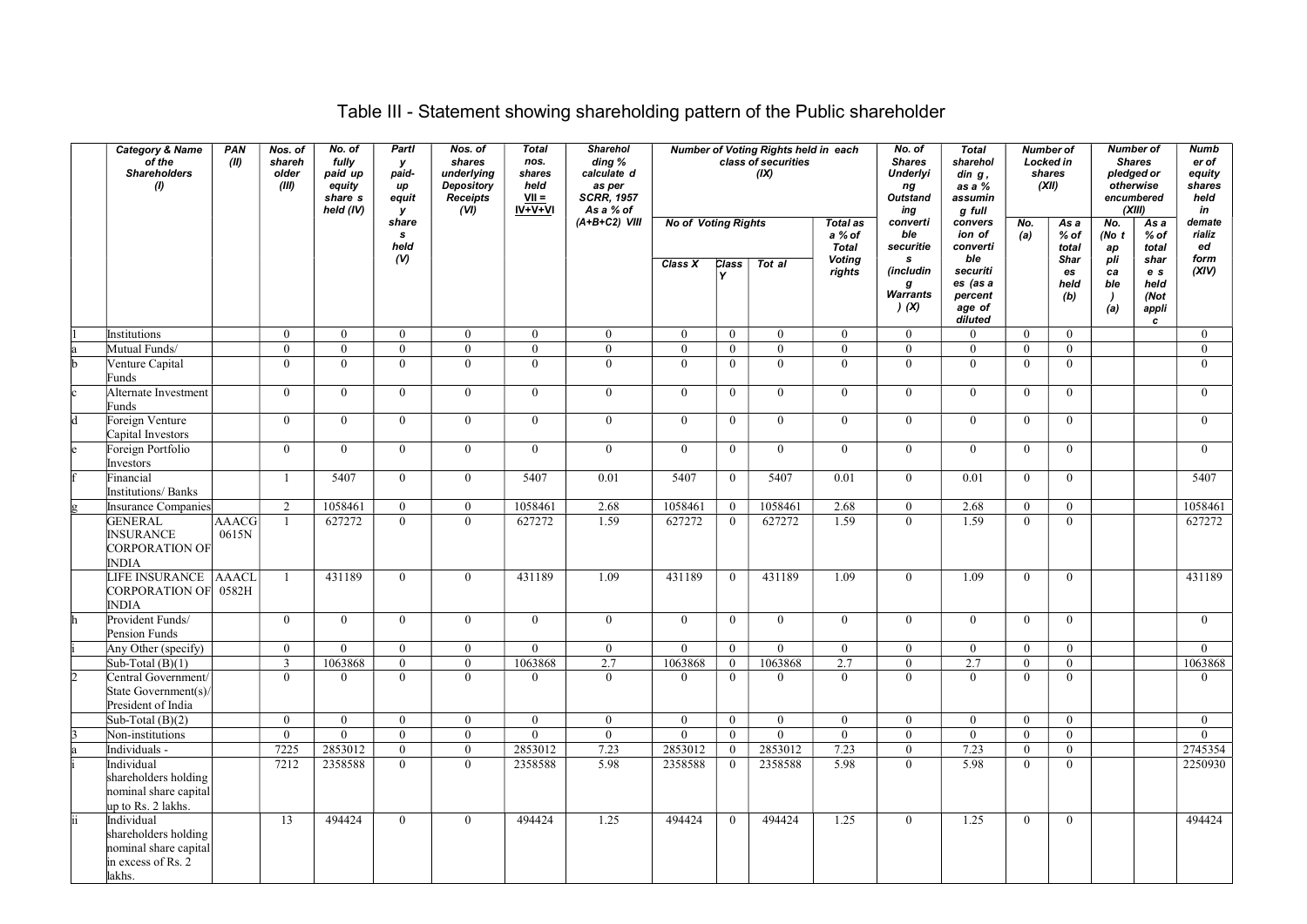| NBFCs registered<br>with RBI                                   |                       |          | 10              | $\Omega$ | $\theta$ | 10       | $\theta$ | 10              |                | 10              | $\Omega$ | 0              | $\theta$ | $\Omega$ | $\overline{0}$ |  | 10       |
|----------------------------------------------------------------|-----------------------|----------|-----------------|----------|----------|----------|----------|-----------------|----------------|-----------------|----------|----------------|----------|----------|----------------|--|----------|
| <b>Employee Trusts</b>                                         |                       | $\theta$ | $\Omega$        | $\theta$ | $\theta$ | $\Omega$ | $\theta$ | $\theta$        | $\overline{0}$ | $\theta$        | $\Omega$ | $\overline{0}$ | $\theta$ | $\Omega$ | $\theta$       |  | $\Omega$ |
| Overseas<br>Depositories<br>holding DRs)<br>(balancing figure) |                       | $\Omega$ | $\theta$        | $\theta$ | $\theta$ | 0        | $\theta$ | $\Omega$        | $\Omega$       | $\Omega$        | $\Omega$ | $\Omega$       | $\theta$ | $\Omega$ | $\theta$       |  | $\Omega$ |
| Any Other (specify)                                            |                       | 315      | 13822268        | $\Omega$ | $\theta$ | 13822268 | 35.06    | 13822268        |                | 13822268        | 35.06    | $\theta$       | 35.06    | $\Omega$ | $\theta$       |  | 13804887 |
| Bodies Corporate                                               |                       | 103      | 11769861        | $\Omega$ | $\theta$ | 11769861 | 29.86    | 11769861        |                | 11769861        | 29.86    | $\theta$       | 29.86    | $\Omega$ | $\Omega$       |  | 11769161 |
| ALTURA CAPITAL ABJFA0<br><b>ADVISORS LLP</b>                   | 711E                  |          | 4721092         | $\theta$ | $\theta$ | 4721092  | 11.98    | 4721092         |                | 4721092         | 11.98    | $\theta$       | 11.98    | $\theta$ | $\theta$       |  | 4721092  |
| <b>ANAND RATHI</b><br>GLOBAL FINANCE <br><b>IMITED</b>         | <b>AABCR</b><br>1136N |          | 1255806         | $\Omega$ | $\theta$ | 1255806  | 3.19     | 1255806         | $\Omega$       | 1255806         | 3.19     | $\theta$       | 3.19     | $\Omega$ | $\theta$       |  | 1255806  |
| NIDHI<br><b>MERCANTILES</b><br>LIMITED                         | <b>AAACN</b><br>9025H |          | 4898833         | $\theta$ | $\theta$ | 4898833  | 12.43    | 4898833         |                | 4898833         | 12.43    | $\theta$       | 12.43    | $\Omega$ | $\theta$       |  | 4898833  |
| Clearing Members                                               |                       | 44       | 150960          | $\Omega$ | $\Omega$ | 150960   | 0.38     | 150960          | $\Omega$       | 150960          | 0.38     | $\theta$       | 0.38     | $\Omega$ | $\theta$       |  | 150960   |
| <b>HUF</b>                                                     |                       | 3        | 2015            | $\theta$ | $\Omega$ | 2015     | 0.01     | 2015            | $\theta$       | 2015            | 0.01     | $\theta$       | 0.01     | $\theta$ | $\theta$       |  | 2015     |
| <b>IEPF</b>                                                    |                       | $\gamma$ | 76124           | $\theta$ | $\theta$ | 76124    | 0.19     | 76124           |                | 76124           | 0.19     | $\Omega$       | 0.19     | $\theta$ | $\theta$       |  | 75476    |
| Non-Resident Indian<br>NRI)                                    |                       | 162      | 1823258         | $\theta$ | $\theta$ | 1823258  | 4.63     | 1823258         |                | 1823258         | 4.63     | $\theta$       | 4.63     | $\Omega$ | $\theta$       |  | 1807225  |
| <b>SATPAL</b><br>KHATTAR                                       | <b>ARCPK9</b><br>611J |          | 1140000         | $\theta$ | $\theta$ | 1140000  | 2.89     | 1140000         | $\theta$       | 1140000         | 2.89     | $\theta$       | 2.89     | $\Omega$ | $\theta$       |  | 1140000  |
| Trusts                                                         |                       |          | $\overline{50}$ | $\Omega$ | $\theta$ | 50       | $\theta$ | $\overline{50}$ | $\Omega$       | $\overline{50}$ | $\Omega$ | $\theta$       | $\theta$ | $\theta$ | $\theta$       |  | 50       |
| Sub-Total $(B)(3)$                                             |                       | 7541     | 16675290        | $\theta$ | $\theta$ | 16675290 | 42.3     | 16675290        |                | 16675290        | 42.3     | $\Omega$       | 42.3     | $\Omega$ | $\theta$       |  | 16550251 |
| Total Public<br>Shareholding (B)=<br>$(B)(1)+(B)(2)+(B)(3)$    |                       | 7544     | 17739158        | $\Omega$ | $\theta$ | 17739158 | 45       | 17739158        |                | 17739158        | 45       | $\Omega$       | 45       | $\Omega$ | $\overline{0}$ |  | 17614119 |